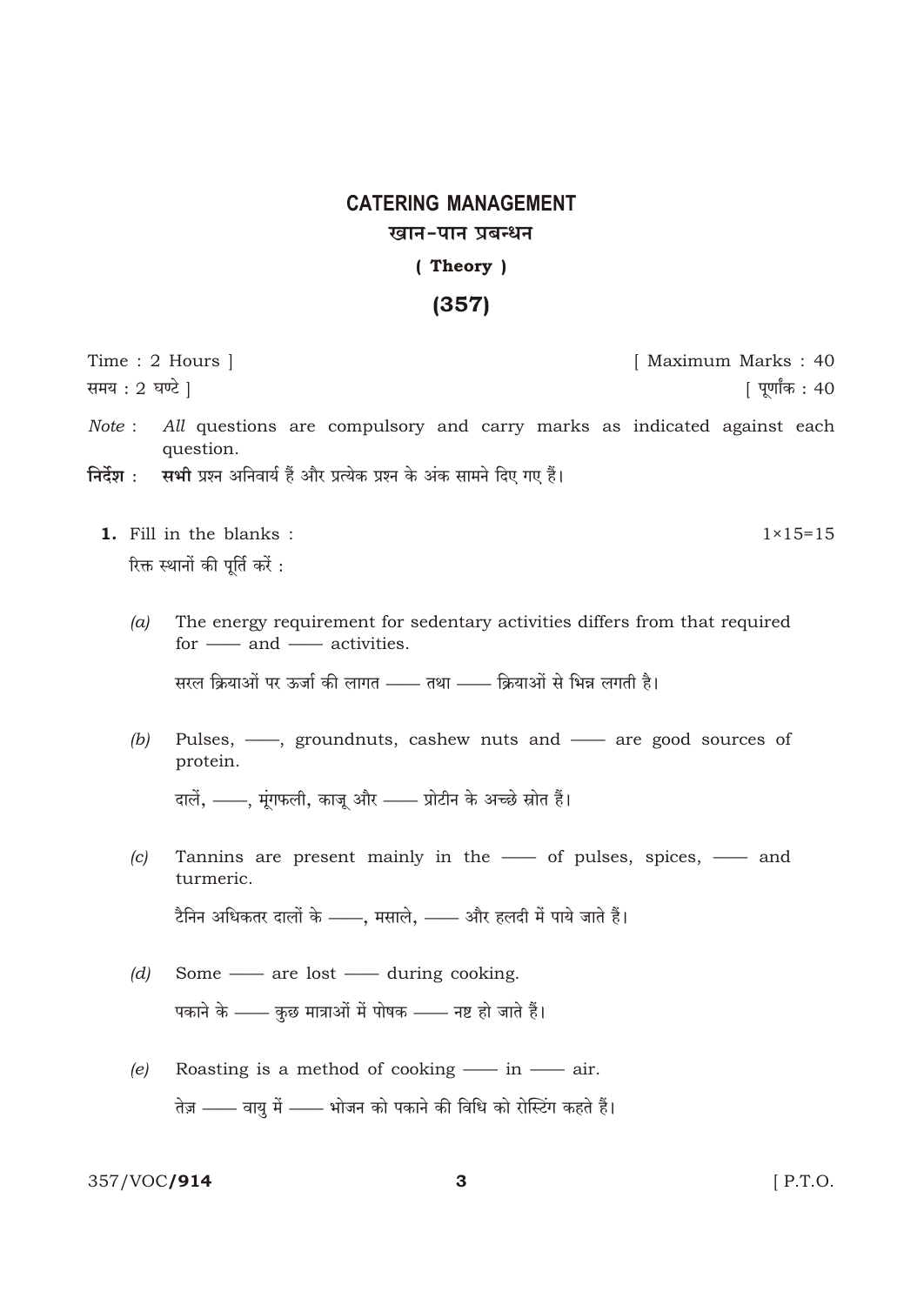- The cereal kernel can be  $\_\_$  by the process of  $\_\_$ .  $(f)$ अनाज के दानों को —— द्वारा —— करा जा सकता है।
- Many food products can be made from soya bean such as cheese, -,  $(g)$ flour and  $\_\_$ . सोयाबीन से बहुत खाद्य पदार्थ उत्पन्न होते हैं जैसे कि पनीर, ——, मैदा और ——।
- A variety of dishes can be prepared using eggs such as -, custard,  $(h)$ birvani and -अण्डों से कई प्रकार के खाद्य-पदार्थ बनाये जा सकते हैं जैसे ——, कस्टर्ड, बिरियानी और ——।
- Curds form an - of Indian meals.  $(i)$ दही भारतीय आहार का —— —— है।
- in vegetables and fruits gives a bright colour which changes on  $(i)$ cooking.

—— सब्ज़ियों तथा फलों में गहरा —— रंग प्रदान करता है, जो कि पकाने से बदल जाता है।

- is a of sugar manufactured from sugarcane.  $(k)$ गन्ने से शक्कर बनाने में —— एक —— होता है।
- The regular catering  $\frac{1}{\sqrt{1-\frac{1}{\sqrt{1-\frac{1}{\sqrt{1-\frac{1}{\sqrt{1-\frac{1}{\sqrt{1-\frac{1}{\sqrt{1-\frac{1}{\sqrt{1-\frac{1}{\sqrt{1-\frac{1}{\sqrt{1-\frac{1}{\sqrt{1-\frac{1}{\sqrt{1-\frac{1}{\sqrt{1-\frac{1}{\sqrt{1-\frac{1}{\sqrt{1-\frac{1}{\sqrt{1-\frac{1}{\sqrt{1-\frac{1}{\sqrt{1-\frac{1}{\sqrt{1-\frac{1}{\sqrt{1-\frac{1}{\sqrt{1-\frac{1}{\sqrt{1-\frac{1}{\sqrt{1-\$  $(l)$ स्कूलों के अंदर निरन्तर केटरिंग —— को —— कहते हैं।
- Factors influencing menu planning are —, type of catering unit and  $(m)$ the  $\_\_$ . -, केटरिंग इकाई का प्रकार और --, मेनू आयोजन को प्रभावित करने वाले कारक होते हैं।

## 357/VOC/914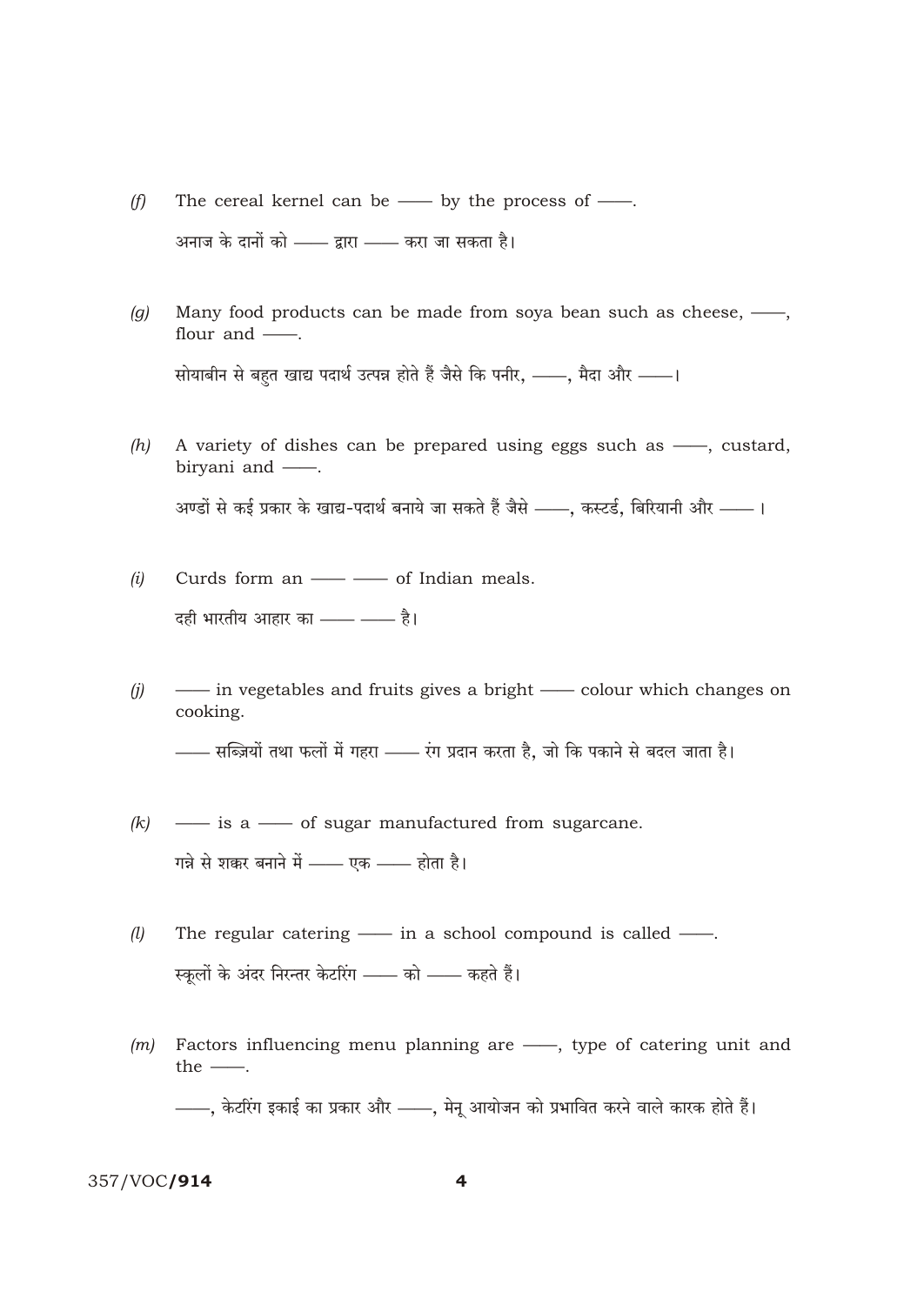- There are two ways in which food is delivered to the customer, one  $(n)$ and the other -भोजन का परिवेषण दो प्रकार से किया जाता है. एक —— और दूसरा —— परिवेषण।
- $\left( 0 \right)$ It is essential to empty  $\_\_$  bins  $\_\_$ . —— धानियों को —— खाली करना आवश्यक है।
- 2. Write in the answer-book whether the following statements are 'True' or 'False':  $1 \times 15 = 15$ उत्तर-पुस्तिका में निम्नलिखित कथनों को 'सही' या 'गलत' लिखिए:
	- Vitamin A and D are soluble in water.  $(a)$ विटामिन A और D पानी में घुलनशील हैं।
	- When starch swells and forms a thick paste on heating with water, the  $(b)$ process is called gel formation.

वह प्रक्रिया जहाँ स्टार्च के कण जल के साथ ऊष्मा देने पर फूलकर गाढ़ा घोल बनाते हैं, उसे जेल निर्माण कहते हैं।

- It takes less time for curds to set in winter than in summer.  $(c)$ शीतकालीन मौसम में गर्मियों की अपेक्षा दही जमाने में कम समय लगता है।
- Wayside catering units are called dhabas.  $(d)$ सड़कों के किनारे के केटरिंग यूनिट को ढाबा कहते हैं।
- Cooking raw vegetables reduces their original weight.  $(e)$ पकाने से कच्ची सब्ज़ियों का वज़न कम हो जाता है।
- On-premise delivery needs less investment.  $(f)$ परिसर परिवेषण में प्रतिपादन के लिए कम विनिमय की आवश्यकता होती है।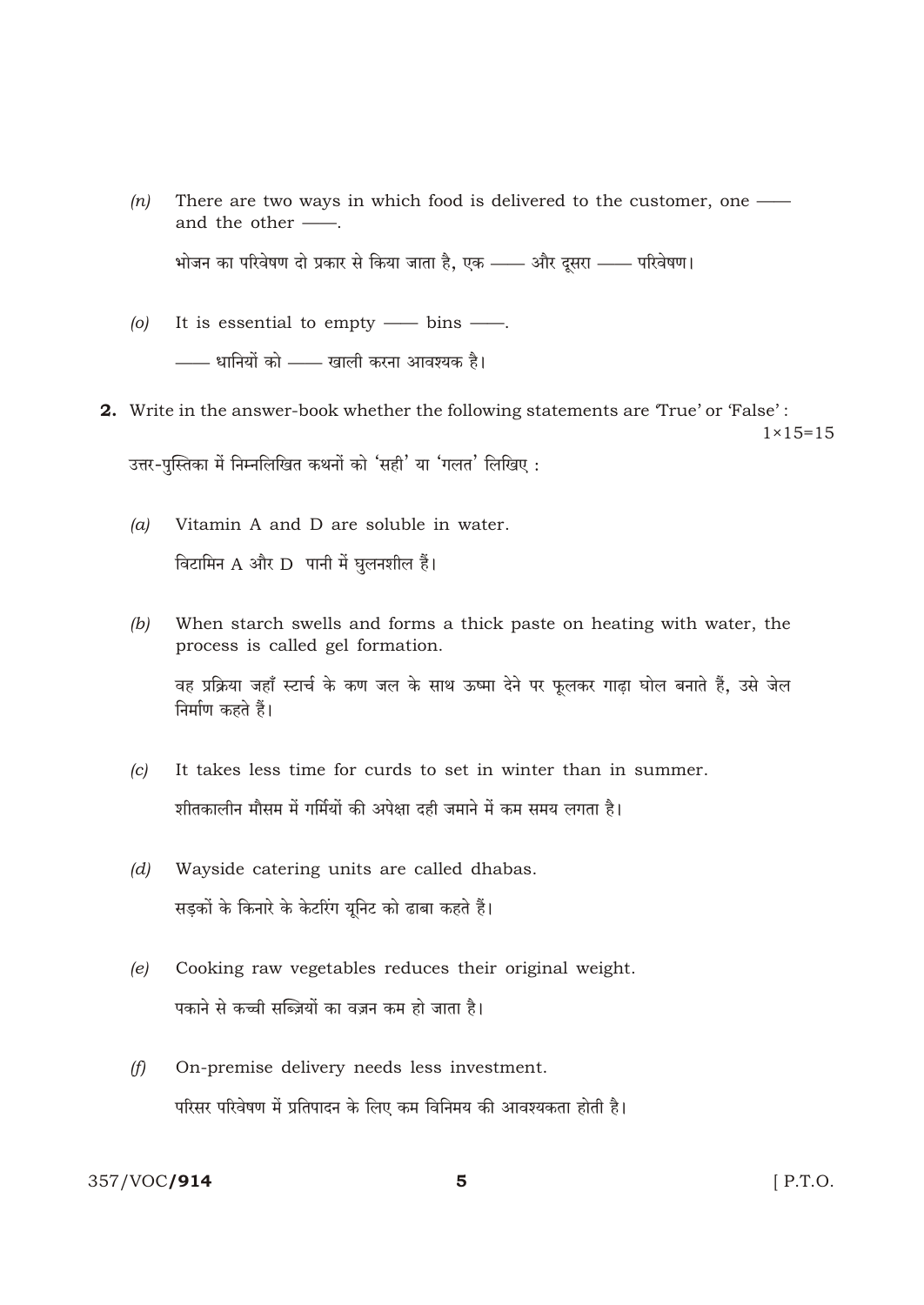- A specific space for each activity is called a work centre.  $(q)$ हर कार्य के लिए विशेष स्थान के प्रावधान को कार्य-केन्द्र कहते हैं।
- $(h)$ Pre-preparation activities involve boiling, baking, roasting and so on. पर्व-तैयारी की क्रियाएँ हैं. उबालना. बेक और रोस्ट करना आदि।
- A refrigerator is also called a deep freezer.  $(i)$ रेफ्रिजरेटर को डीप फ्रीज़र भी कहते हैं।
- Safe water supply is essential for any catering unit.  $(i)$ सरक्षित जल की सप्लाई किसी भी केटरिंग यनिट के लिए आवश्यक है।
- Supervisors are needed in each catering establishment for monitoring the  $(k)$ work of staff so that the service to customers is smooth. केटरिंग संस्थानों में निरीक्षकों की आवश्यकता होती है ताकि कर्मचारियों के कार्य पर निगरानी हो और बिना बाधा के ग्राहक की देखभाल हो सके।
- Issue register is a record book which tells the manager when a particular  $(l)$ item was issued, and the remaining balance of each item in stock at any time.

निर्गम रजिस्टर एक ऐसा रिकॉर्ड है जिससे मैनेजर को किसी भी समय पता लगता है, कि क्या खाद्य-पदार्थ भण्डार से कब दिये गये हैं, और हर पदार्थ कितनी मात्रा में भंडार में है।

- When a fat is creamed with sugar, a light spongy texture is formed, as  $(m)$ used for making cakes. जब वसा को शक्कर के साथ फैंटते हैं, तो क्रीमी स्पंज-सा बन जाता है, जो केक बनाने में प्रयोग किया जाता है।
- Off-premise delivery of food requires less labour than on-premise delivery.  $(n)$ बाह्य-परिसर प्रतिपादन में स्थानान्तरण-परिसर प्रतिपादन से कम कार्यकर्ताओं की आवश्यकता होती है।
- $\omega$ Clean equipment is not necessary to make safe food, since cooking involves the use of high temperatures. भोजन पकाते समय स्वच्छ साधनों की इतनी आवश्यकता नहीं होती क्योंकि ऊँचे तापमान में भोजन पकता है।

357/VOC/914